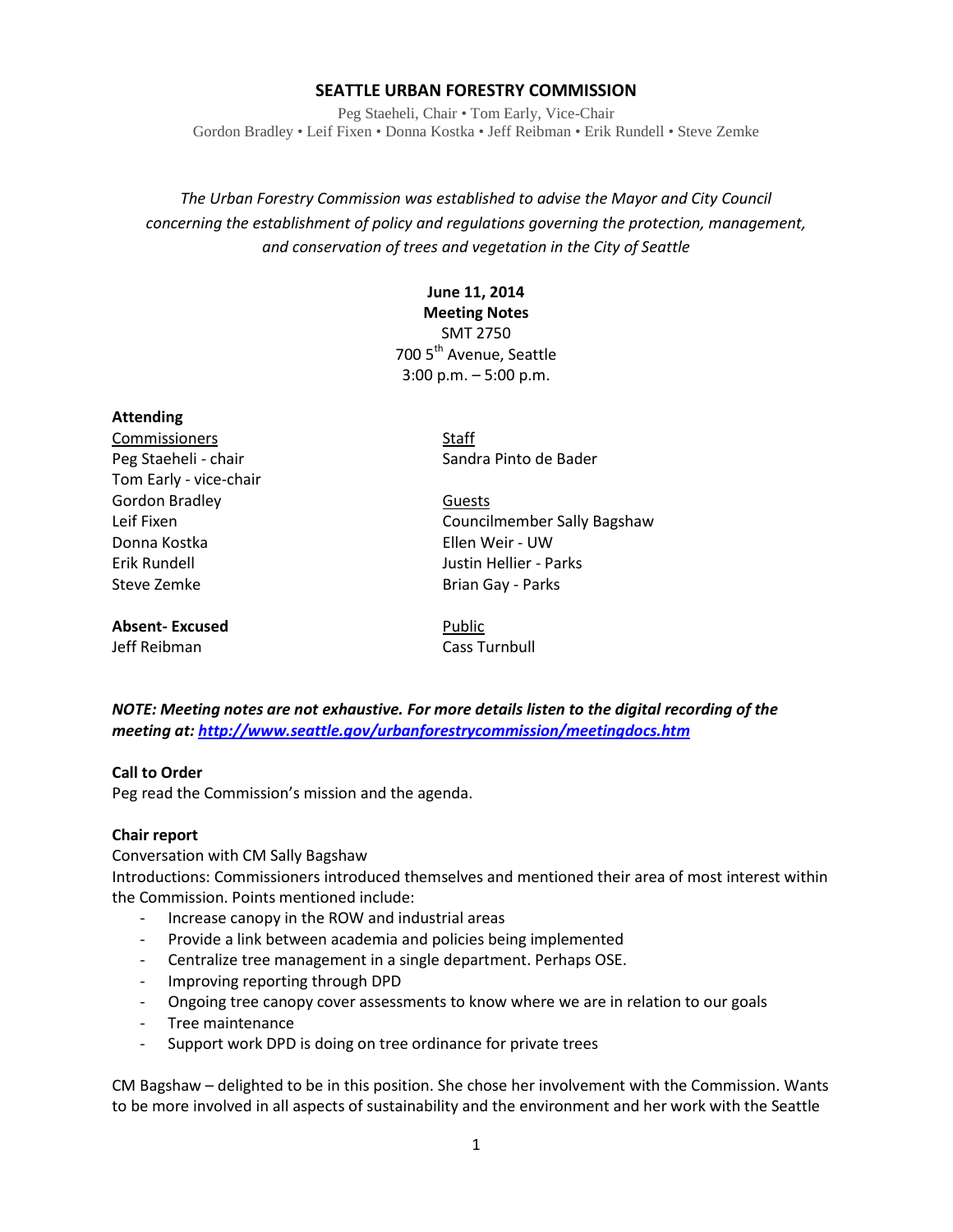Public Utilities and Neighborhoods (SPUN) Committee allows her to support increasing canopy cover for Seattle.

#### UFC comment:

It's important to make sure the public is engaged in the City's planning process. An example of how sometimes there is not enough engagement was the Ingraham High School situation.

CM Bagshaw: I think it will be very important to have a robust public process when DPD resumes work on the tree ordinance for trees on private property. This is a good opportunity to re-energize the community.

CM Bagshaw question: How is the UFC involved with the Green Seattle Partnership? Answer: GSP engages the community, cleans up invasive species, re-plants, and maintains. GSP takes big parks and open spaces at higher levels of maintenance.

CM Bagshaw: If passed as proposed, the Parks Levy will provide \$89M for the 2014 baseline to be maintained. \$2.6M is for the GSP above and beyond current funding. There was tremendous outpour from the public in support of the GSP.

UFC comment: We didn't get the funding for SDOT tree crews we recommended last year. Hopefully, as part of the Freight Master Plan this could be revisited.

CM Bagshaw: It's very important to have proper maintenance for the right tree in the right place and that's what industrialists would like. They like trees, but not in locations where they are going to be whacking them with their mirrors and double loads.

#### **Bio-remediation presentation – Ellen Weir**

Ellen Weir made a technical presentation on phytoremediation (see presentation posted on the Urban Forestry Commission website at: www.seattle.gov/urbanforestrycommission). Ellen talked about phytoremediation, the focus of her graduate research and applications. She provided the challenges Bioremediation: use of microbes to break down contaminants. Microbes produce elements that help plants grow. PCBs get metabolized (with the exception of pumpkin – which stores it in the leaves and stems). There are a lot of plants that have multiple capabilities and adding the microbes is very easy. You can buy endophyte packages to enhance growth.

Phytoremediation can be slower and it's not guaranteed to have specific time frames (such as those required by the EPA). That's why phytoremediation is not yet approved by EPA. More research and knowledge is needed. Using the right plant for the climate is very important.

## **Letter of recommendation to DPD on reporting UFC would like to see – vote**

Commissioners discussed the letter of recommendation. Would like to keep the request for information very simple and concise so it can be implemented quickly.

Information about the number of trees, tree species, and diameter of tree in each property would be helpful. That would give more data to better understand the impact. People already applied for the permit and this information would be easy to collect. If we are asking DPD to change and collect data that they currently don't collect, then might as well ask for what we would like to see in terms of data.

CM Bagshaw: Would suggest making the cover letter short and attach the specifics with what you'd like separately.